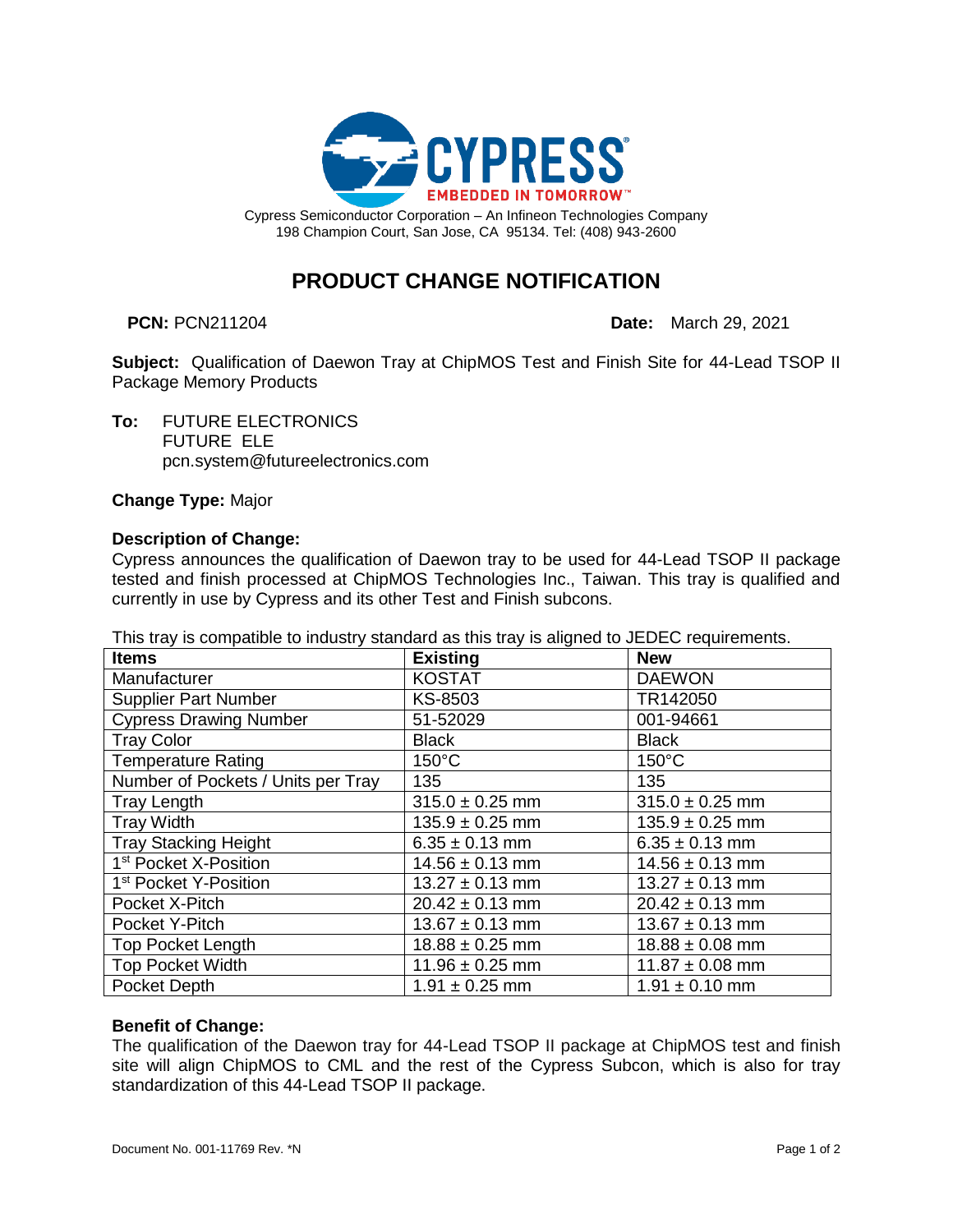### **Part Numbers Affected: 64**

See the attached 'Affected Parts List' file for a list of all part numbers affected by this change. Note that any new parts that are introduced after the publication of this PCN will include all changes outlined in this PCN.

### **Qualification Status:**

This change has been qualified through a series of tests documented in the Qualification Test Plan QTP # 202106001. This qualification report can be found as an attachment to this PCN or by visiting [www.cypress.com](http://www.cypress.com/) and typing the QTP number in the keyword search window.

### **Sample Status:**

Qualification samples may not be built ahead of time for all part numbers affected by this change. Please review the attached 'Affected Parts List' file for a list of affected part numbers with their associated ChipMOS sample ordering part numbers. Samples are available now unless there is an indication that the sample ordering part numbers are subject to lead times. If you require qualification samples, please contact your local Cypress sales representative as soon as possible, preferably within 30 days of the date of this PCN, to place any sample orders.

### **Approximate Implementation Date:**

Effective 90 days from the date of this notification or upon customer approval, whichever comes first, all shipments of Commercial, Industrial and Automotive non-PPAP part numbers in the attached file from ChipMOS will use Daewon trays.

For Automotive PPAP part numbers this change will be effective upon customer approval.

### **Anticipated Impact:**

Products assembled with the Daewon tray are completely compatible with existing products from form, fit, functional, parametric and quality performance perspectives.

Cypress also recommends that customers take this opportunity to review these changes against current application notes, system design considerations and customer environment conditions to assess impact (if any) to their application.

### **Method of Identification:**

Cypress maintains traceability of product to wafer level, including wafer fabrication location, through the lot number marked on the package.

#### **Response Required:**

No response is required.

For additional information regarding this change, contact your local sales representative or contact the PCN Administrator at [pcn\\_adm@cypress.com.](mailto:pcn_adm@cypress.com)

Sincerely,

Cypress PCN Administration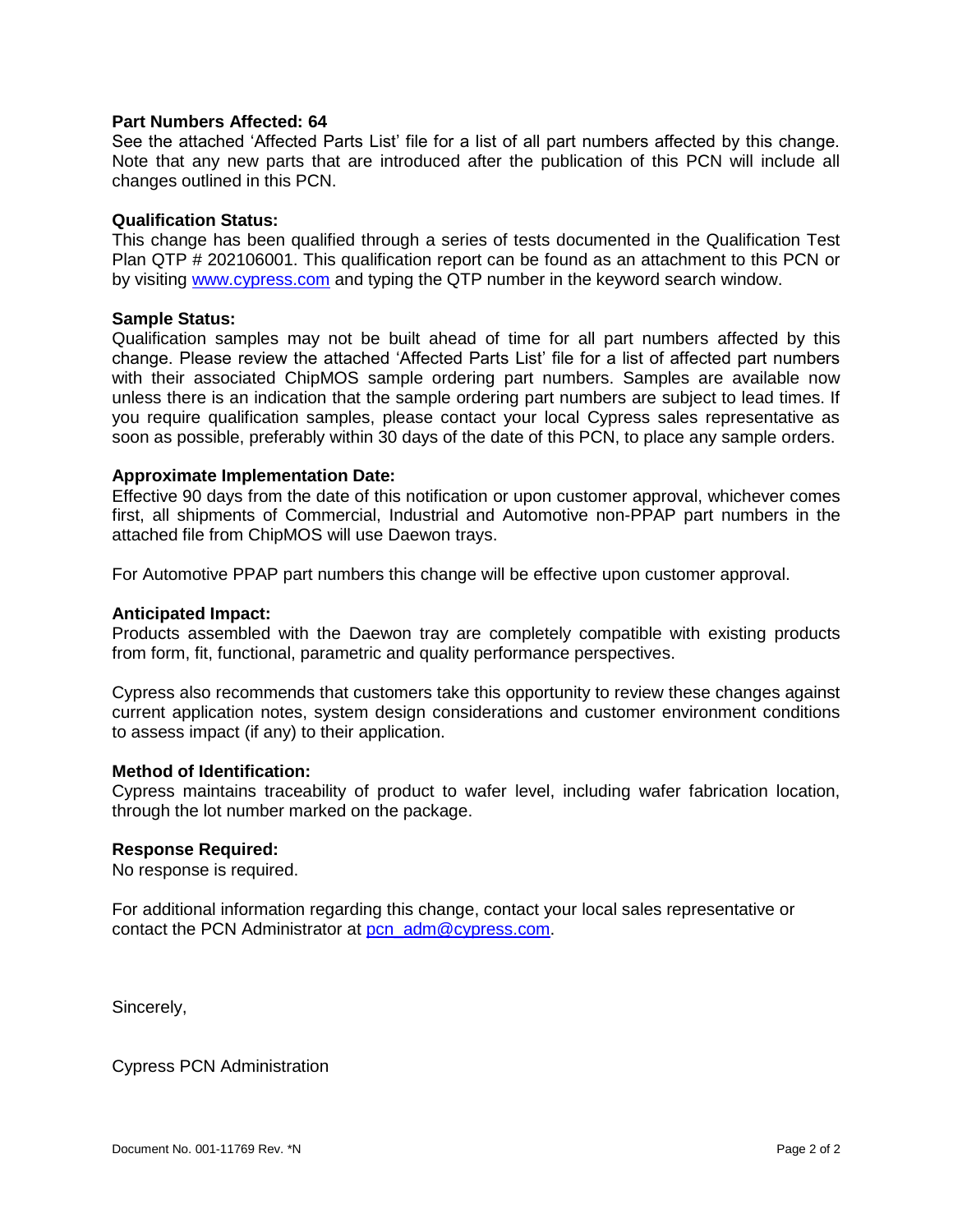# **Cypress Semiconductor Customer Specific Reliability Qualification Report**

### **QTP# 202106001 Version \*\***

**Issue Date: 3/8/2021** 

## **CY62146G**

### **Qualification of: 202106001: Qualification of DAEWON Tray for 44L TSOP II (400mils) Products at Chipmos Test & Finish Site**

Notice: The information in this report is prepared to assist in the qualification of our products. It is declassified for the internal use of our customers only, and may be modified to meet the needs of specific customers

The package details (material set, assembly location, etc.) are specific to the qual vehicles used for qualification. Alternate material sets and assembly locations may be qualified for the affected products. Production material may be assembled with any qualified material set and at any qualified assembly location.

### **FOR ANY QUESTION ON THIS REPORT, Please Contact** reliability@cypress.com

Prepared By: Reviewed By: Honesto Sintos Lorena Zapanta

Reliability Engineer **Reliability Manager** Reliability Manager

Approved By: David Hoffman Reliability Director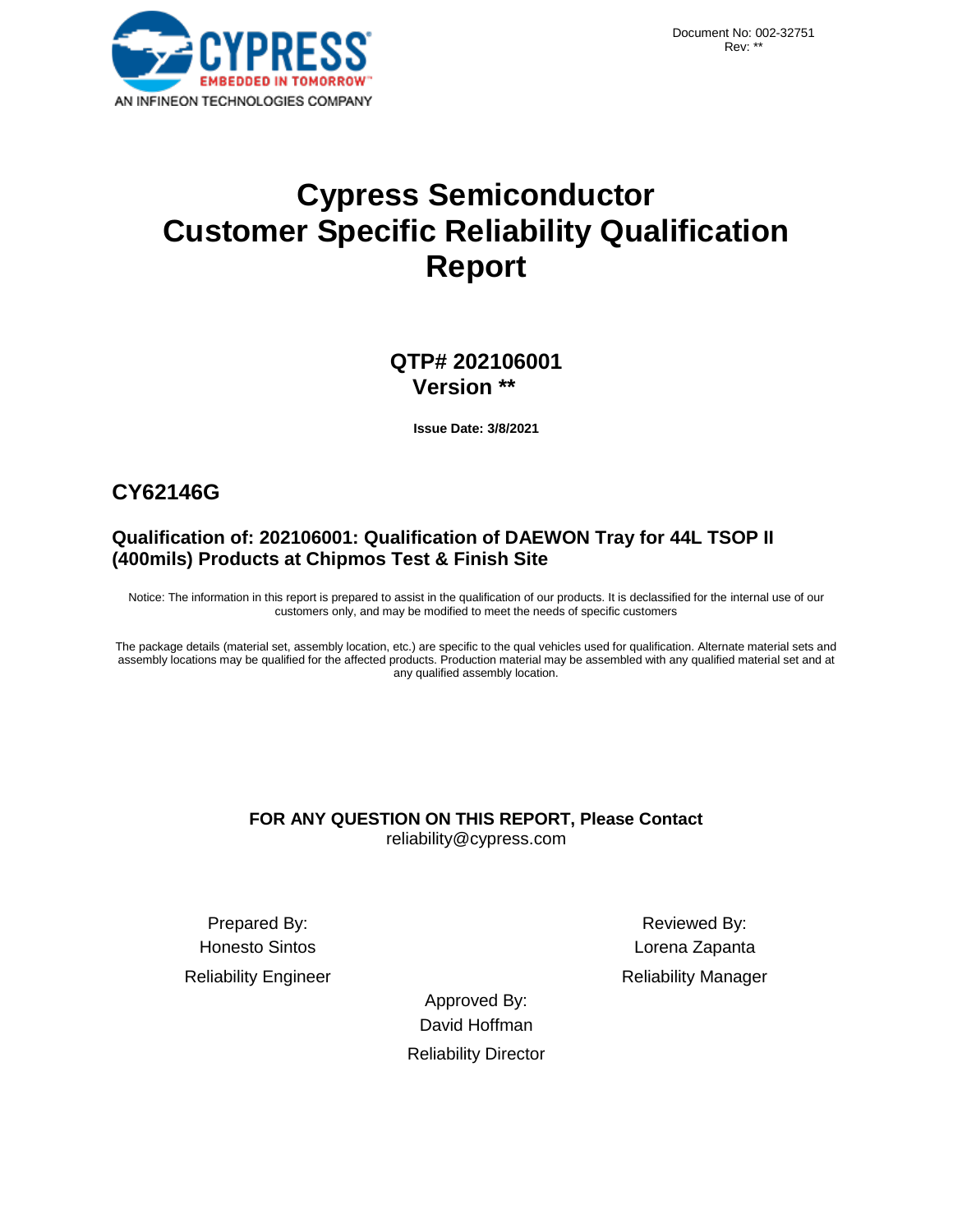

### **1.0 Product and Package Information**

### **1.0.1 Product Description**

| Product Part Number | CY62146G-45ZSXA | <b>Cypress Division</b> | MS |
|---------------------|-----------------|-------------------------|----|
| Device Description  |                 | N/A                     |    |

### **1.0.2 Package Information**

| Package Designation    | ZW44A                      | <b>Qual Record</b> | QTP 202106001     |
|------------------------|----------------------------|--------------------|-------------------|
| Package Outline        | 44-leads TSOP II (400mils) |                    |                   |
| Assembly               | Greatek-Taiwan (IG)        | Mold Compound      | SUMITOMO G700SLA  |
| <b>Electrical Test</b> | Chipmos-Taiwan (GO)        | Die Attach         | Hitachi EN-4900GC |
| Finish                 | Chipmos Taiwan (GO)        | Flammability       | <b>VO UL94</b>    |
| O <sub>2</sub> Index   | 54%                        | Lead Finish        | Pure Sn           |

### **2.0 Summary of stress test result**

### **2.1 Reliability data collected from Qualification**

| <b>Stress</b>                                         | Condition    | Fab lot | Lot                | Package | Assembly<br><b>Site</b> | <b>TV</b> | Read<br>Point | <b>SS</b> |          | Reject Comment |
|-------------------------------------------------------|--------------|---------|--------------------|---------|-------------------------|-----------|---------------|-----------|----------|----------------|
| <b>CADFIT</b><br>ANALYSIS                             | As specified |         | 900803816120334701 | ZW44A   | IG                      | 1         | COMP          |           | 0        |                |
| <b>DIMENSIONAL</b><br><b>IMEASUREMENT</b>             | As specified |         | 900803816120334701 | ZW44A   | IG                      | 1         | COMP          | 10        | $\Omega$ |                |
| DROP TEST                                             | As specified |         | 900803816120334701 | ZW44A   | IG                      | 1         | COMPI         | 135       | $\Omega$ |                |
| FORM AND FIT<br>CHECK (VISUAL<br>INSPECTION)          | As specified |         | 900803816120334701 | ZW44A   | IG                      | 1         | COMP          | 25        | $\Omega$ |                |
| <b>FUNCTIONAL</b><br>TEST                             | As specified |         | 900803816120334701 | ZW44A   | IG                      | 1         | COMP.         | 10        | $\Omega$ |                |
| <b>SUBSTANCE</b><br><b>CHECK</b>                      | As specified |         | 900803816120334701 | ZW44A   | IG                      | 1         | <b>COMP</b>   | 1         | 0        |                |
| <b>SURFACE</b><br><b>RESISTIVITY</b><br>IMEASUREMENTI | As specified |         | 900803816120334701 | ZW44A   | IG                      | 1         | <b>COMP</b>   | 10        | 0        |                |
| <b>WARP TEST</b>                                      | As specified |         | 9008038 612033470  | ZW44A   | IG                      | 1         | <b>COMP</b>   | 11        | $\Omega$ |                |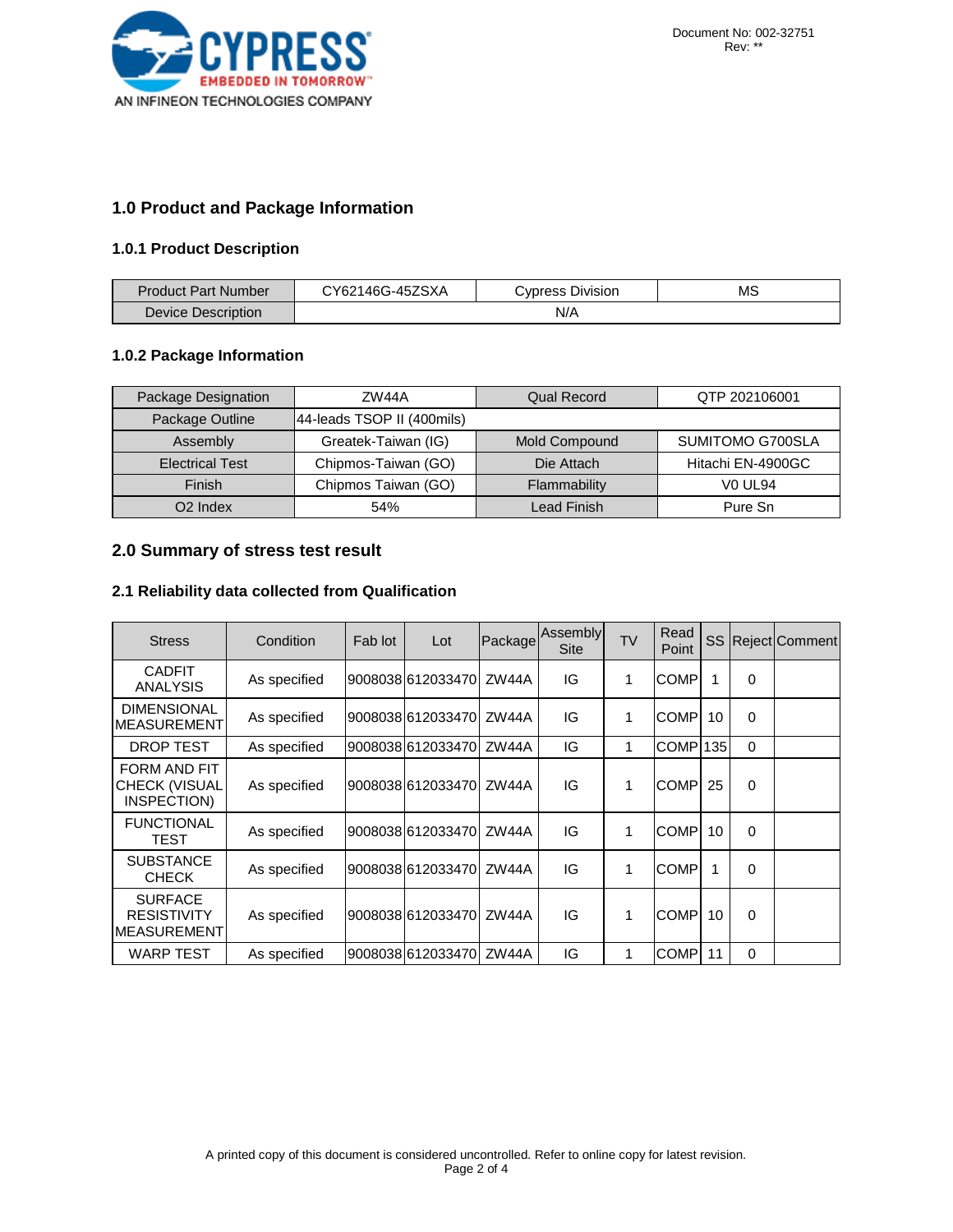

### **Reliability Tests Performed per Specification Requirement**

| <b>Stress</b>                                    | <b>Condition</b> | <b>Specification Reference</b>                                                                                              |
|--------------------------------------------------|------------------|-----------------------------------------------------------------------------------------------------------------------------|
| CADFIT ANALYSIS                                  | As specified     | Pass POD & End flash Criteria                                                                                               |
| DIMENSIONAL MEASUREMENT                          | As specified     | POD Drawing-JESD22-B100B                                                                                                    |
| DROP TEST                                        | As specified     | JESD22-B111                                                                                                                 |
| <b>SUBSTANCE CHECK</b>                           | As specified     | European Union RoHS 2002/95/E<br><b>REACH XVII</b>                                                                          |
| <b>FUNCTIONAL TEST</b>                           | As specified     | Pass Manufacturability                                                                                                      |
| <b>SURFACE RESISTIVITY</b><br><b>MEASUREMENT</b> | As specified     | Conductive Packing/shipping material:<br>105Ω/sq Static dissipative<br>Packing/shipping material: 105 -1012<br>$\Omega$ /sq |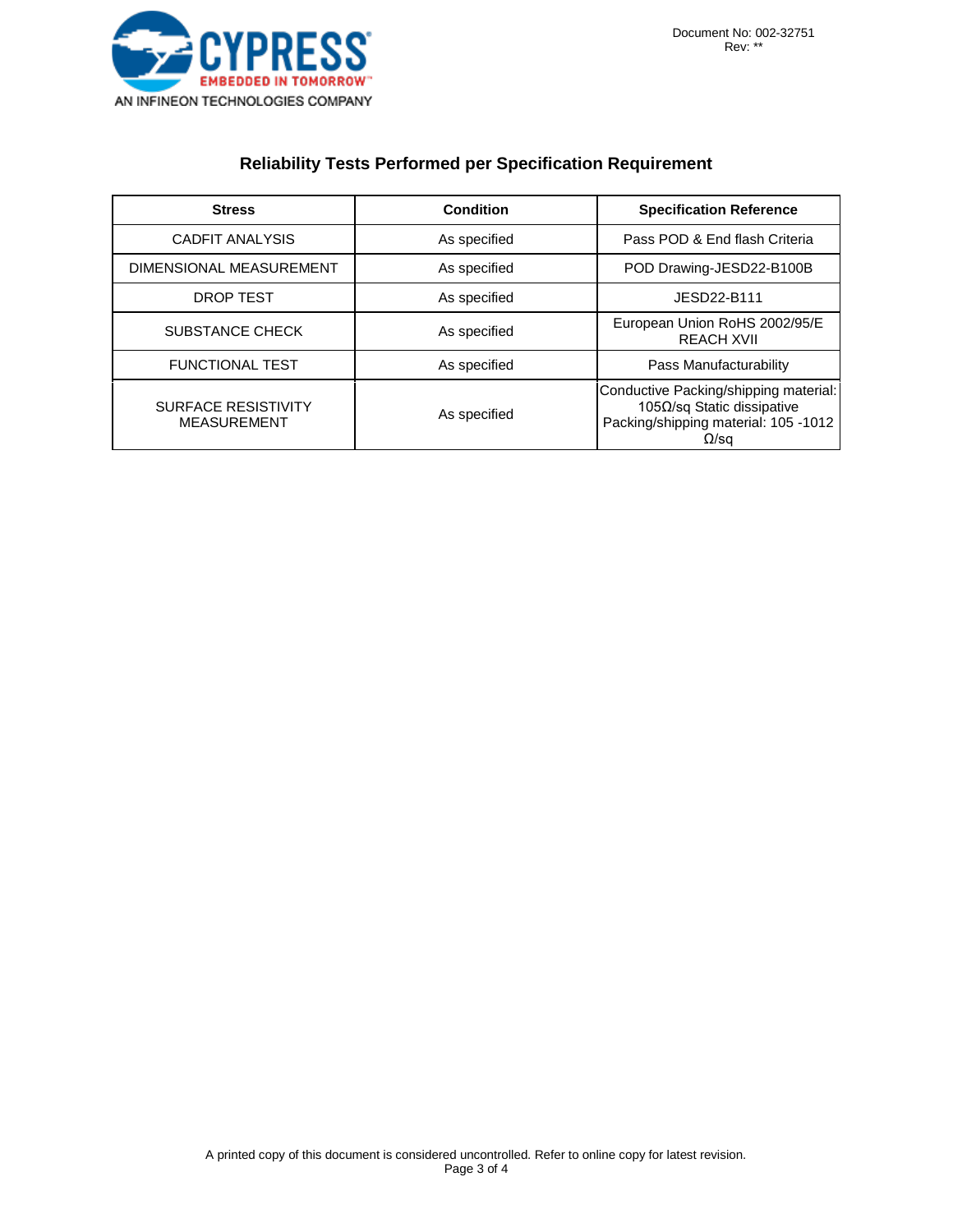

### **Revision History**

Document Title: NEW QUALIFICATION REPORT FOR - DEVICE (CY62146G-45ZSXA), FINISH SITE (CHIPMOS-TAIWAN), FAB SITE (9), QTP #(202106001)

Document Number: 002-32751

| Rev.  | <b>Issue Date</b> | ECN No. | Originator             | <b>Description</b>                                                                                                           |
|-------|-------------------|---------|------------------------|------------------------------------------------------------------------------------------------------------------------------|
| $***$ | 03/08/2021        | 7100187 | <b>HONESTO.SINTOSI</b> | New Qualification Report for - Device (CY62146G-<br>45ZSXA), Finish Site (Chipmos-Taiwan),<br>Fab Site (9), QTP #(202106001) |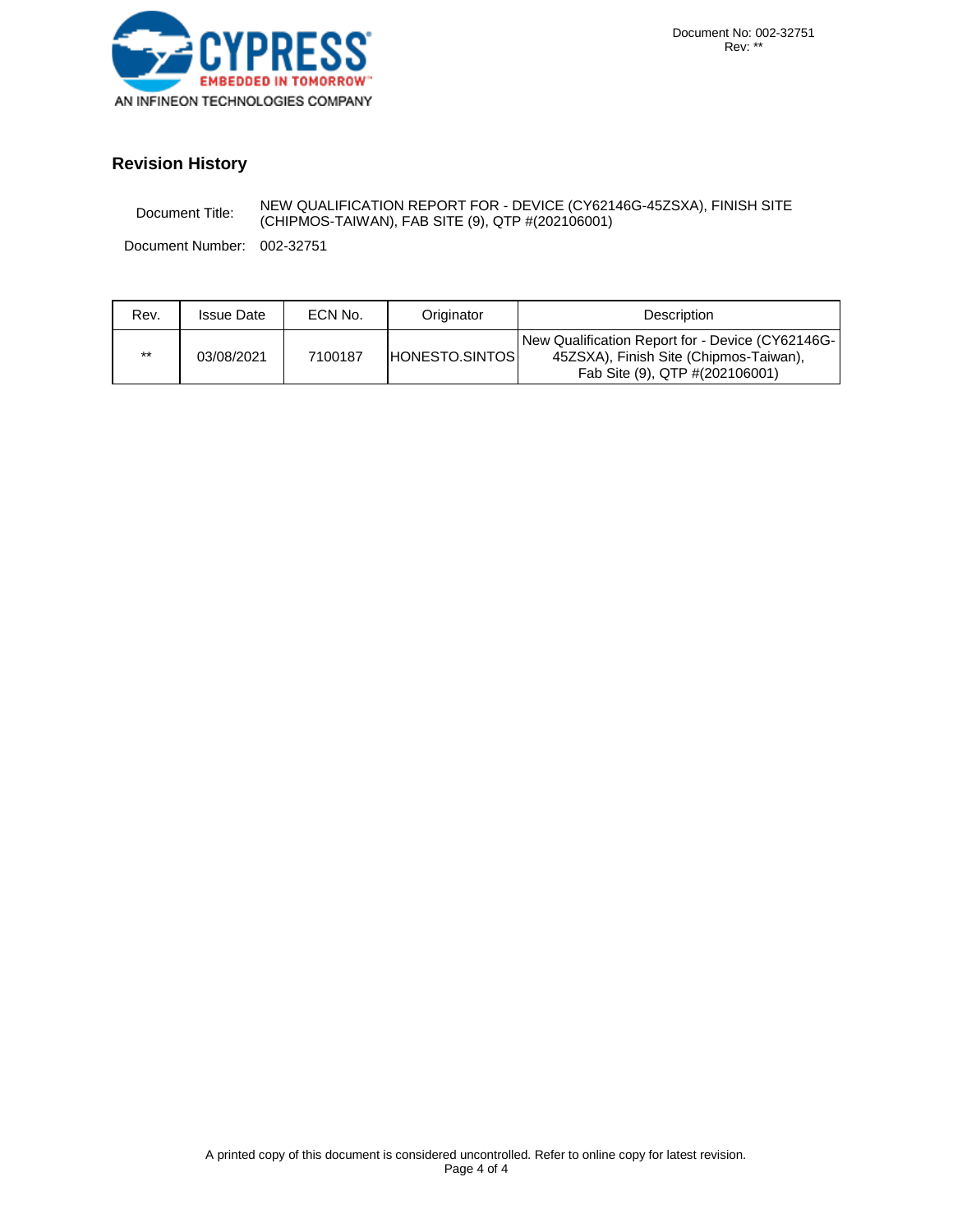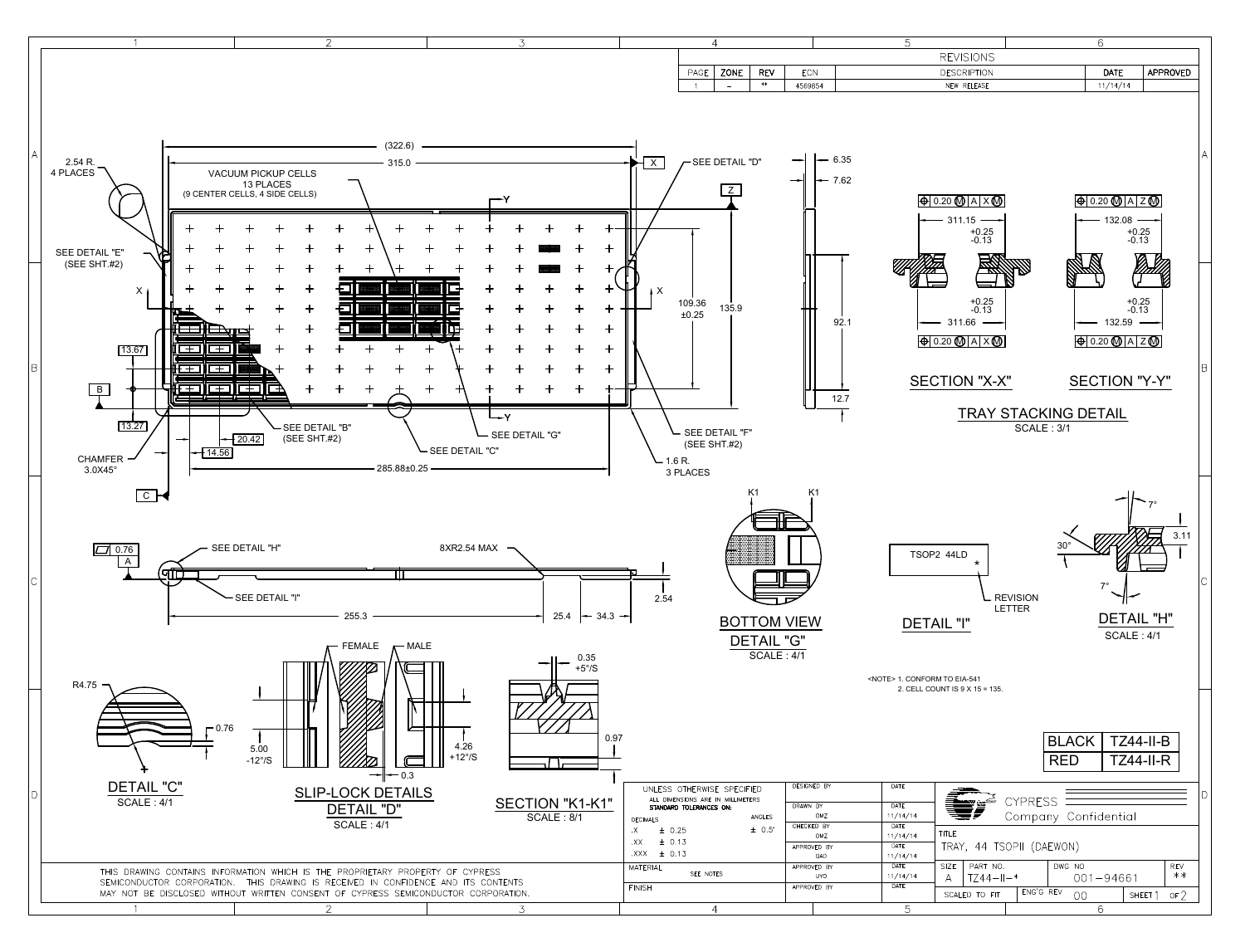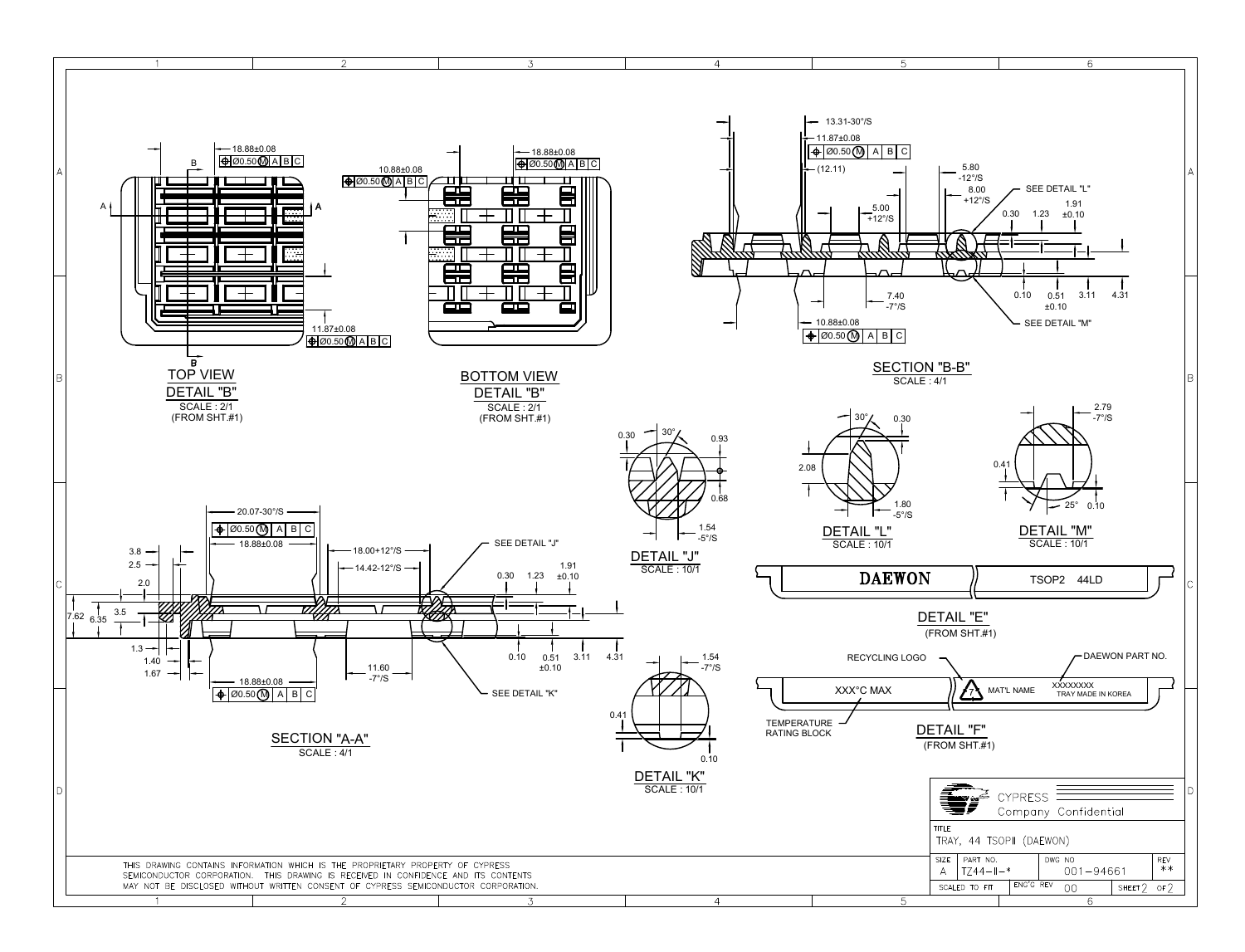| REVISIONS |      |         |         |                                                                                                                    |          |          |
|-----------|------|---------|---------|--------------------------------------------------------------------------------------------------------------------|----------|----------|
| PAGE      | ZONE | REV     | ECN     | <b>DESCRIPTION</b>                                                                                                 | DATE     | APPROVED |
|           |      | $***$   | 51842   | NEW RELEASE                                                                                                        | 09/03/97 |          |
|           |      | $*_{A}$ | 250129  | Change title from 44 TSOP TYPE II<br>TRAY ( 9X15 ) to Tray, TSOPII 400X725<br>TSOPII 44, Change p/n from TSOPII-44 | 08/10/04 |          |
|           |      |         |         | to TSOPII44-*, added table for blk and<br>red p/n                                                                  |          |          |
|           |      | $*B$    | 3822678 | Full revision of specs.                                                                                            | 06/13/06 |          |
|           |      | $*C$    | 3850803 | TRANSFER DRAWINGTO CML UPDATED TEMPLATE                                                                            | 12/23/12 | QAD/UYO  |
|           |      | *D.     | 6466627 | Update Package Name on End Tab                                                                                     | 01/30/19 | LKSU     |
| 1.2       |      | $*$ F   | 6677732 | Update Package Name on Side of Tray and<br>Change Company Logo                                                     | 09/19/19 | LKSU     |

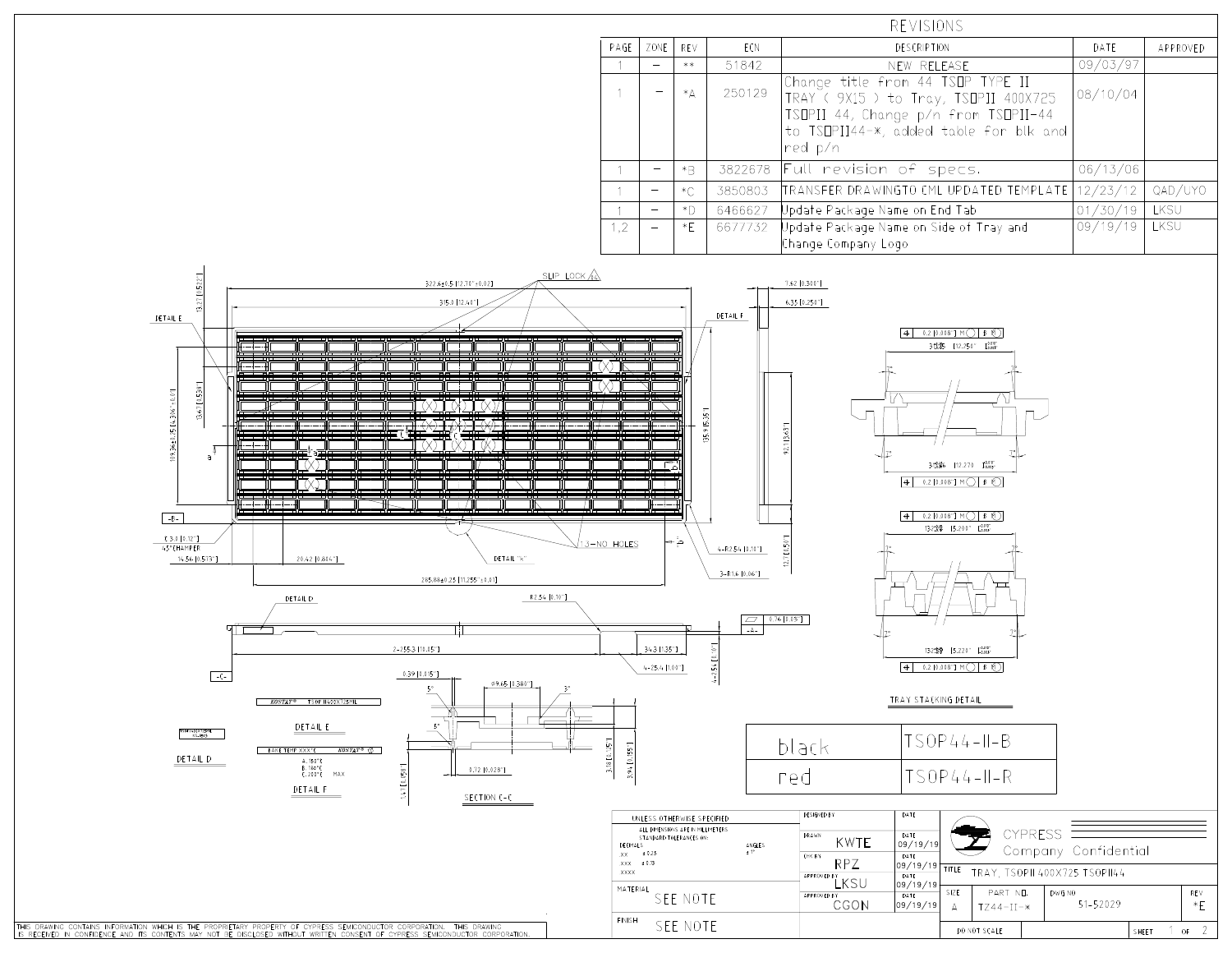

THIS DRAWING CONTAINS INFORMATION WHICH IS THE PROPRIETARY PROPERTY OF CYPRESS SEMICONDUCTOR CORPORATION. THIS DRAWING<br>IS RECEIVED IN CONFIDENCE AND ITS CONTENTS MAY NOT BE DISCLOSED WITHOUT WRITTEN CONSENT OF CYPRESS SEMI

FINISH SEE NOTE

 $2$  of

2

SHEET

DO NOT SCALE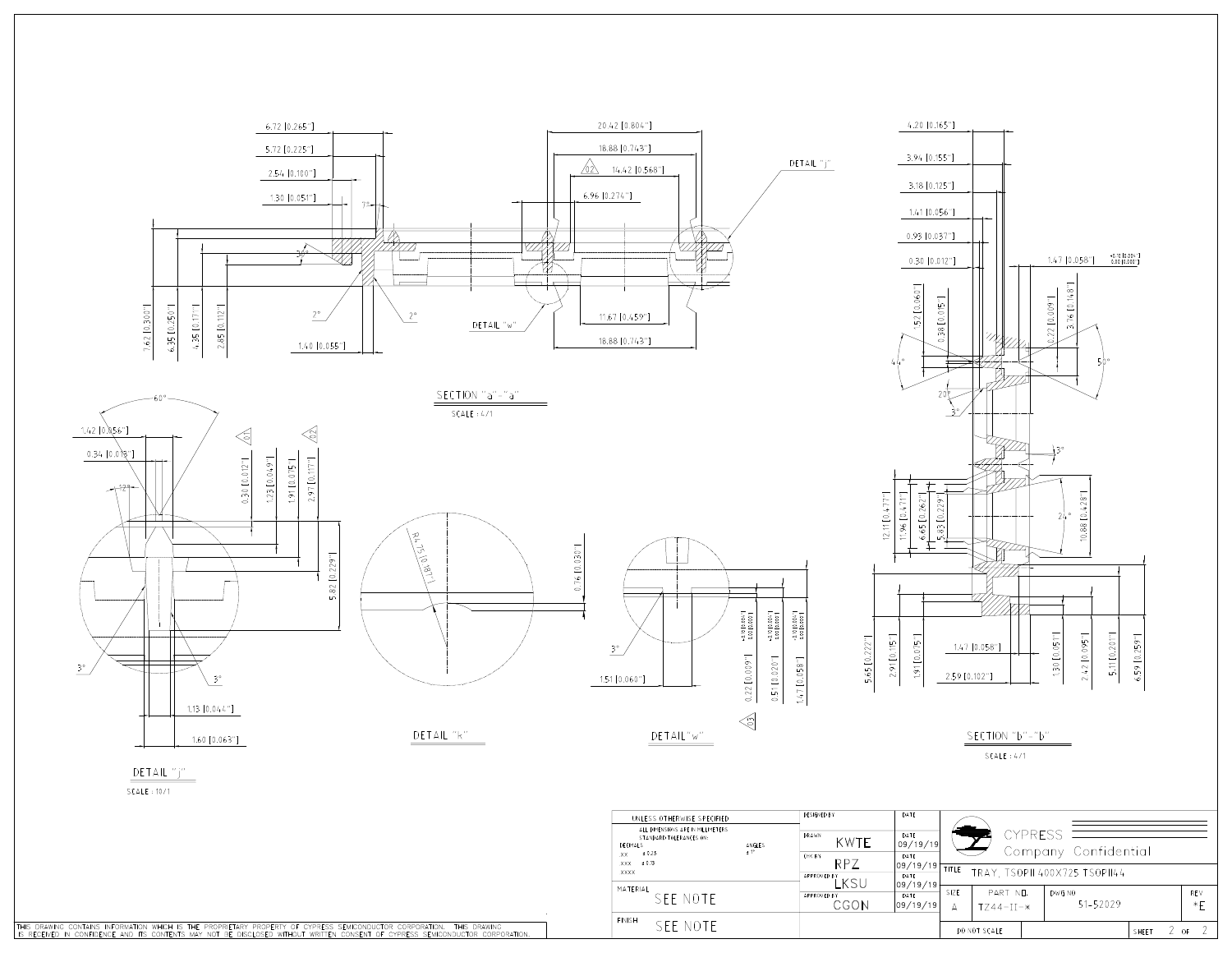|    | <b>Item   Marketing Part Number</b> | <b>Family</b> |
|----|-------------------------------------|---------------|
|    |                                     |               |
| 1  | 8909000785                          | <b>ASYNC</b>  |
|    |                                     |               |
| 2  | 8909000787                          | <b>ASYNC</b>  |
| 3  | A2C02770600X                        | ASYNC         |
| 4  | A2C03558300X                        | <b>ASYNC</b>  |
| 5  | CY62126EV30LL-45ZSXI                | <b>ASYNC</b>  |
| 6  | CY62136ESL-45ZSXI                   | <b>ASYNC</b>  |
| 7  | CY62136EV30LL-45ZSXI                | ASYNC         |
| 8  | CY62136FV30LL-45ZSXI                | ASYNC         |
| 9  | CY62137EV30LL-45ZSXI                | ASYNC         |
| 10 | CY62146ELL-45ZSXI                   | <b>ASYNC</b>  |
| 11 | CY62146ESL-45ZSXI                   | ASYNC         |
| 12 | CY62146EV30LL-45ZSXI                | <b>ASYNC</b>  |
| 13 | CY62146G30-45ZSXA                   | <b>ASYNC</b>  |
| 14 | CY62146G-45ZSXA                     | ASYNC         |
| 15 | CY621472G30-45ZSXA                  | <b>ASYNC</b>  |
| 16 | CY62147EV30LL-45ZSXI                | ASYNC         |
| 17 | CY62147G30-45ZSXA                   | <b>ASYNC</b>  |
| 18 | CY62147G30-55ZSXE                   | ASYNC         |
| 19 | CY62157ELL-45ZSXI                   | <b>ASYNC</b>  |
| 20 | CY62157ESL-45ZSXI                   | ASYNC         |
| 21 | CY62157EV30LL-45ZSXI                | ASYNC         |
| 22 | CY62157H30-55ZSXE                   | ASYNC         |
| 23 | CY62158ELL-45ZSXI                   | ASYNC         |
| 24 | CY62158EV30LL-45ZSXI                | ASYNC         |
| 25 | CY7C1010DV33-10ZSXI                 | ASYNC         |
| 26 | CY7C1011DV33-10ZSXI                 | ASYNC         |
| 27 | CY7C1011G30-10ZSXA                  | ASYNC         |
| 28 | CY7C1011G30-12ZSXE                  | <b>ASYNC</b>  |
| 29 | CY7C1020CV26-15ZSXE                 | <b>ASYNC</b>  |
| 30 | CY7C1021CV26-15ZSXE                 | ASYNC         |
| 31 | CY7C1021CV33-12ZSXE                 | <b>ASYNC</b>  |
| 32 | CY7C1021D-10ZSXI                    | <b>ASYNC</b>  |
| 33 | CY7C1021DV33-10ZSXI                 | ASYNC         |
| 34 | CY7C1041G30-10ZSXA                  | ASYNC         |
| 35 | CY7C1041G30-10ZSXE                  | <b>ASYNC</b>  |
| 36 | CY7C1051DV33-10ZSXI                 | ASYNC         |
| 37 | CY7C1051DV33-12ZSXI                 | <b>ASYNC</b>  |
| 38 | CY7C1051H30-10ZSXE                  | <b>ASYNC</b>  |
| 39 | CY7C1059DV33-10ZSXI                 | <b>ASYNC</b>  |
| 40 | CG10008AA                           | ASYNC         |
| 41 | CG10055AF                           | ASYNC         |
| 42 | CG10081AF                           | ASYNC         |
| 43 | CG10105AF                           | ASYNC         |
| 44 | <b>CG7480AT</b>                     | ASYNC         |